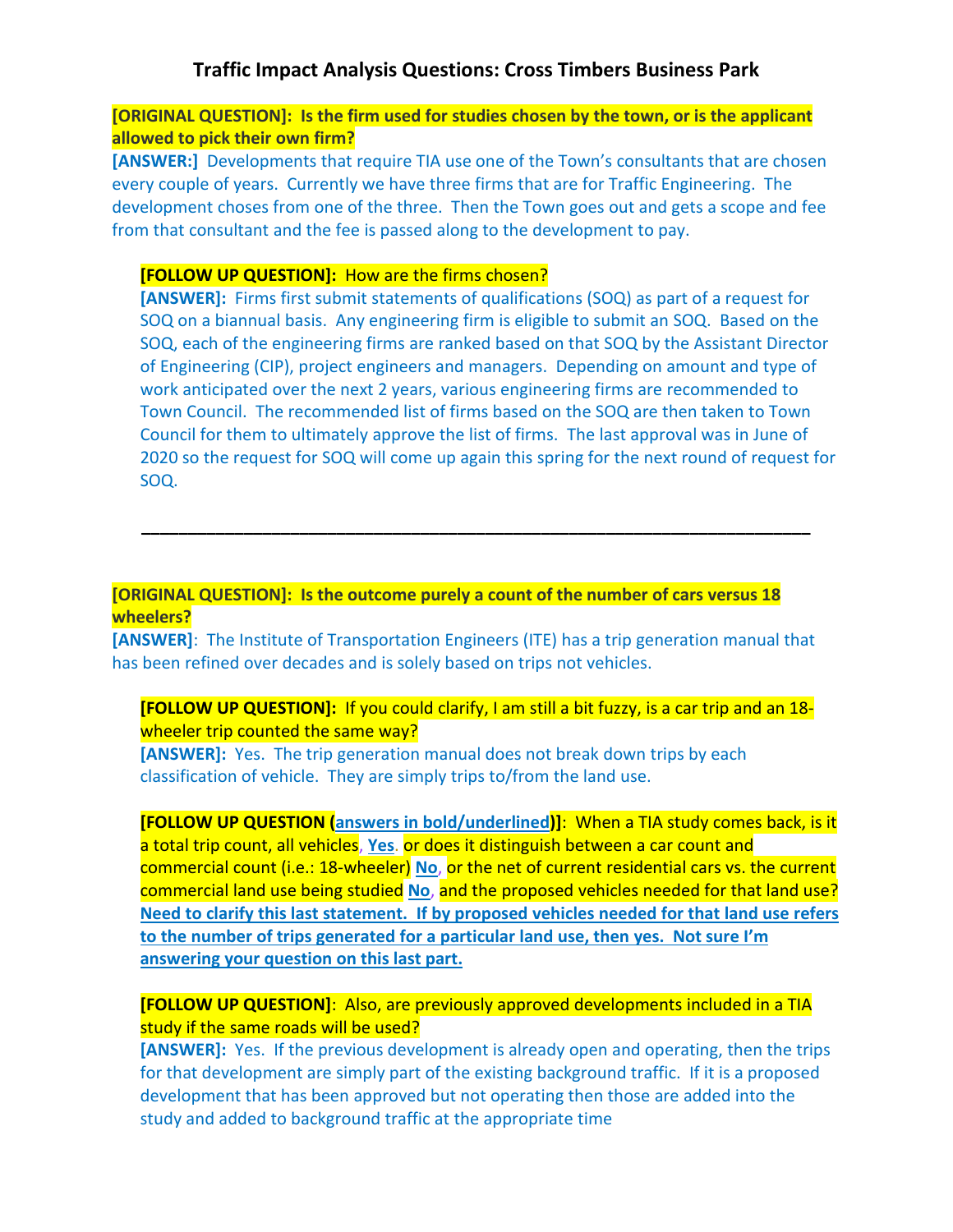**[FOLLOW UP QUESTION (answers in bold/underlined]**: When thinking of 1171, from the Canyon Falls entrance to I35, are considerations made in the TIA study for Cross Timber Business Park for the apartments approved on south side of the CF entrance in Northlake? **Yes. The Northlake apartments were part of this study.** Or, is there a size assessment done where, for example, the number of cars is divided by 3 as that equates to the length of an 18 wheeler? **There is not a size assessment per se but knowing the type of development an where they want to go/come from drives the distribution of the trips.**

**[FOLLOW UP QUESTION]**: I-35 is one of the longest interstate highways in the US, Laredo TX to Duluth MN, a top transportation highway in the US. Does the TIA' study of commercial traffic from Cross Timbers Business Park, and / or the trip generation manual, take into consideration that these planned warehouses are off I-35?

**[ANSWER]**: Yes. Based on the location of the development and its proximity to I 35W creates a dominate direction of travel of the trips to/from I 35W. It is understandable that some of those trips are headed towards the I 35E corridor or south on the US 377 to SH 114 corridor so that is the second highest directional split yet still considerably lower than going towards/from I 35W. It is reasonable that some of the workers may be coming from the north, so a very small percentage of trips will go to/from the north side of this site.

**[FOLLOW UP QUESTION]**: Due to the land's location, does the volume of trips get sized appropriately? For example, one could anticipate more truck trips when a property will be using I-35 vs using 121

**[ANSWER]**: Trips are based on the intensity and mix of the land uses. If a development was coming in for I 35 and expected to be busier than a development along SH 121, it would behoove the developer to right size their development based on their research and knowledge of the area or operations. It would seem to be poor planning on their part if they are anticipating a very successful business and have too small of a location or on the flip side, build a grandiose facility when the research only shows mediocre activity. So…the answer is yes but only because it should be something that the development should right size to the right intensity.

**[FOLLOW UP QUESTION]**: If a development is highly successful due to the location of the land, next to a highway, I understand that TIA studies do not have a line item/calculation in their manual to quantify the number of trips for land next to one of the top nationally recognized interstate highways for transportation. Am I interpreting that correctly? **[ANSWER]**: Whether or not the development is located along a nationally recognized roadway or located along a backwoods country road, the potential for trips is really going to be primarily based on the intensity of the use. If the proposed project is located along the interstate but is only 30,000 square feet. It's only going to be able to handle so many trips, no matter how successful. Not to say that if a very popular warehouse couldn't have higher trips than in the ITE Trip Generation manual, but they still will be limited by the intensity of the space they can occupy. If very successful, it may drive market research indicating that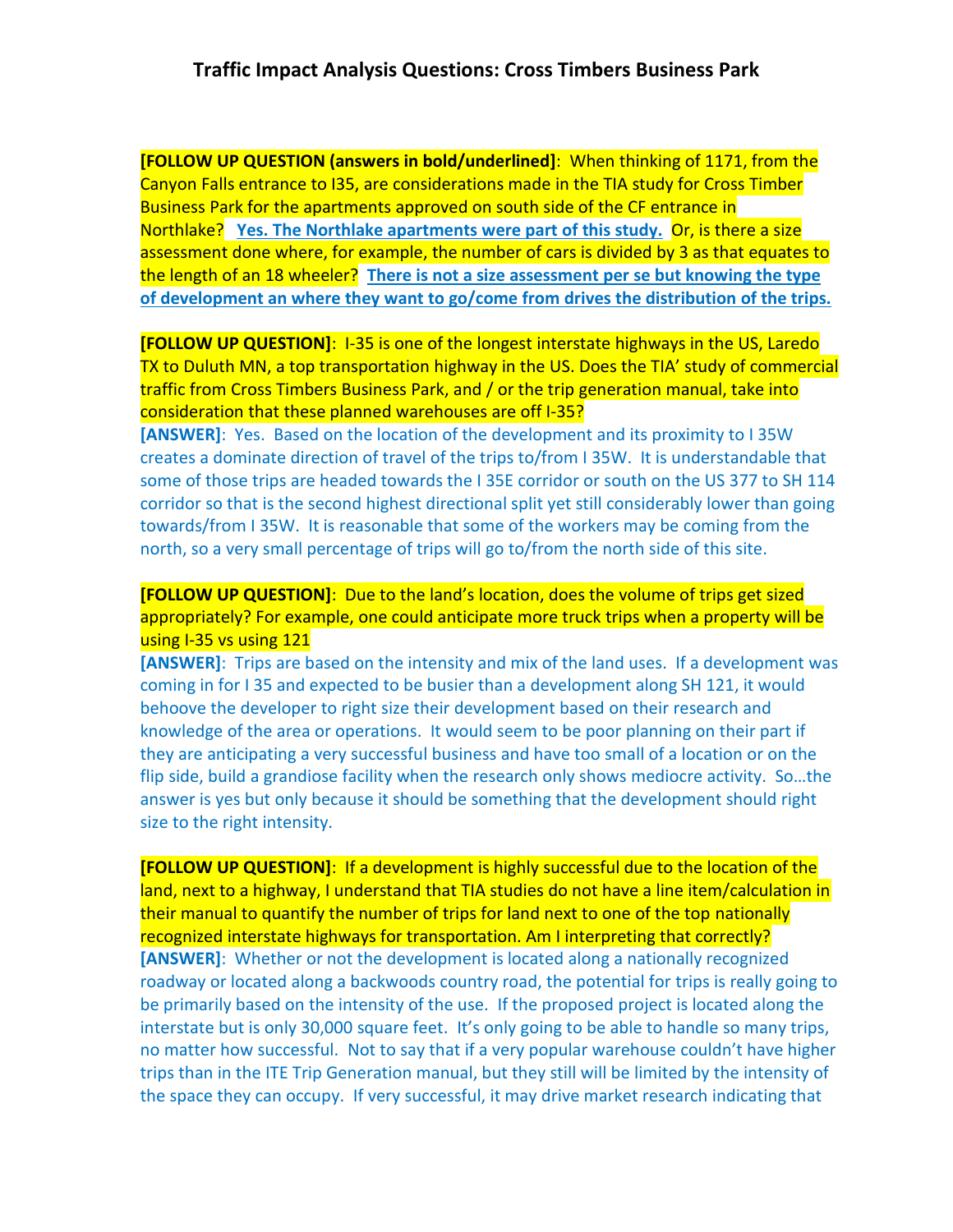# **Traffic Impact Analysis Questions: Cross Timbers Business Park**

more warehouse is needed somewhere in the Metroplex. Typically, general warehouse and office are pretty stable without huge swings in variability. Hope that helps.

**[FOLLOW UP QUESTION]**: Northlake is exploding with warehouse development, what they have coming, on I35. Due to the explosion for them, and NL being right down the street from the proposed Crowe development, I don't think it's too much of a stretch to assume a high volume of truck trips could be possible, depending on the tenant, which may not be captured in the current TIA. What are your thoughts?

**[ANSWER]**: For the NL industrial, unless the trucks are headed to the Lewisville/Carrollton area, it is not likely that they are going to increasing truck traffic on FM 1171 significantly to the east of their developments. Like this proposed development, their main focus will be I 35W. However, anytime there is a designated truck route near an industrial corridor such as what is in NL and Alliance etc., and with this area being Master Planned on the Town's side as Campus Industrial, it is not too much of a stretch to expect an increase in truck traffic over present day conditions. The TIA does not specifically have a break out of passenger vehicle trips vs truck trips but both types of vehicle trips are definitely part of the trip generation for this TIA. The overall trip generation for the proposed development is obviously a mix of both of those types of vehicles. The exact mix of those vehicles would be more tenant specific. As far as high volume of truck traffic, it depends on your definition of high.

**[ORIGINAL QUESTION]: When is the last time Flower Mound conducted a audit on a random sample of studies? For example, a study three years ago forecasted X. An audit conducted three years after the build reflected the reality, Y. Therefore the accuracy of the TIA studies are Z, and any study produced going forward may need a forecast adjustment based on the audit findings.**

**\_\_\_\_\_\_\_\_\_\_\_\_\_\_\_\_\_\_\_\_\_\_\_\_\_\_\_\_\_\_\_\_\_\_\_\_\_\_\_\_\_\_\_\_\_\_\_\_\_\_\_\_\_\_\_\_\_\_\_\_\_\_\_\_\_\_\_\_\_\_\_\_**

**[ANSWER]**: We do traffic counts on all of the major streets roughly every 4-5 years. We do not go and sit at every development to determine the number of peak hour trips generated by a specific development. We do not have the staff to do that and over the years, the ITE trip generation has been pretty accurate. I have not sat down and looked at every land use but have done it for residential and the numbers in the ITE trip generation manual are right on.

**[FOLLOW UP QUESTION]**: To confirm my understanding, formal audits are not conducted on TIA studies. Residential has been looked at by the Town, but commercial has not. In that case, when it comes to your feedback on ITE generation being pretty accurate, is that feedback based on residential only?

**[ANSWER]**: For personal observation, it has been for residential. However, based on the regression analysis that has been done for the sampling of studies that make up the ITE Trip Generation manual, the quality of the trip generation data based on that analysis is high. As successive editions of the ITE Trip Generation manual are released, additional studies are